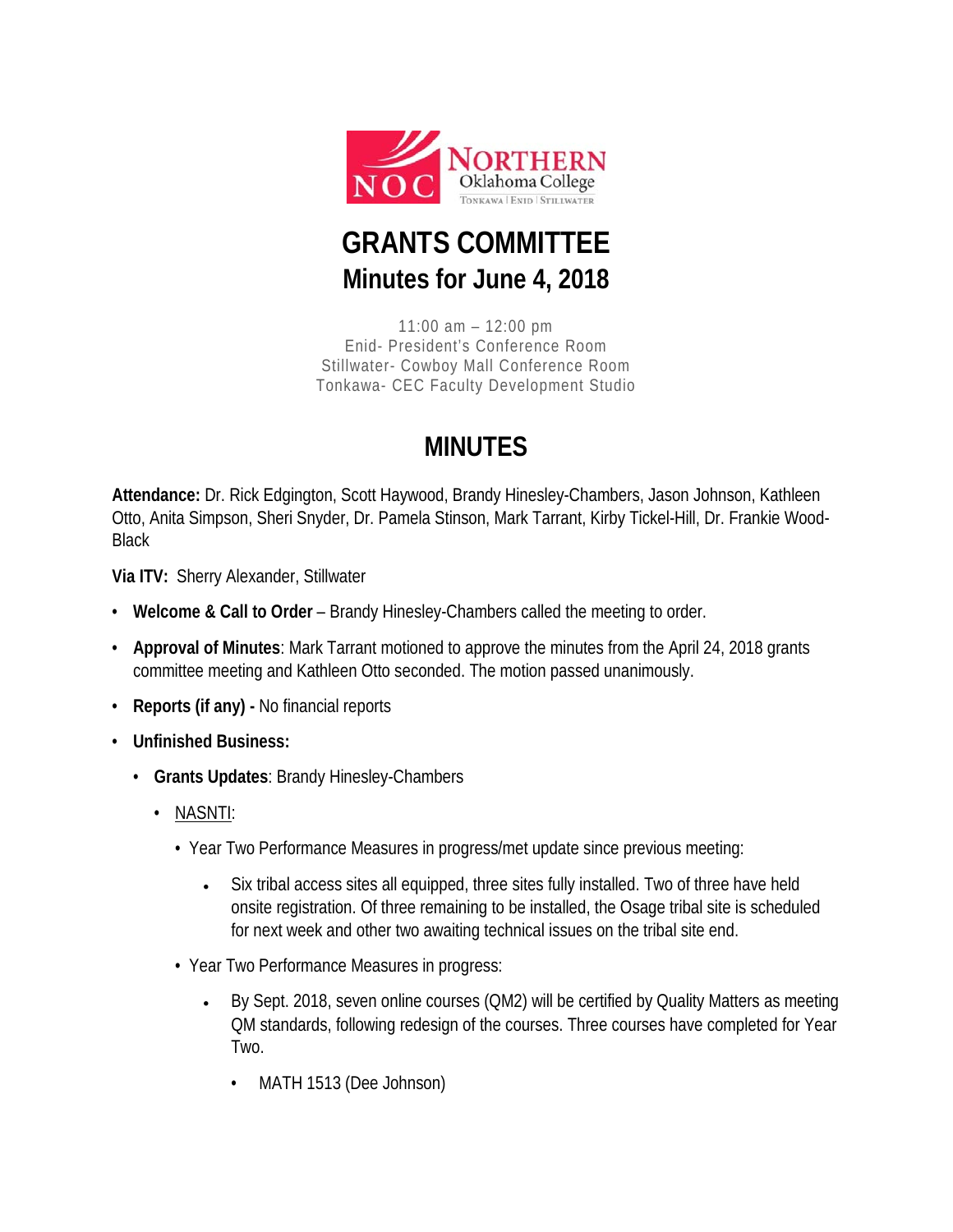- MATH 1493 (Dee Johnson)
- MATH 2023 (Kathi Shamburg)
- HIST 1493 (Brenda Pennington)
- Remaining two have been submitted, reviewed, and need to make minor adjustments to garner final approval.
- "Ask a Financial Advisor" link installed and has been used even during the summer.
- By Sept. 2018, NOC online/ITV faculty will have incorporated at least two strategies to support Native American student success into their distance education courses, following professional development. This professional development is ongoing.
- Year 3 Supplemental funding has been submitted. The application was attached to the agenda for members' review.
- NATIONAL ENDOWMENT FOR THE ARTS ARTWORKS: *for the Gala*; Pending, two rounds of awards have been posted. NOC was not listed. B. Hinesley-Chambers will inquire further for an update.
- WOMEN'S FOUNDATION SMART: *for the expansion of D. Garoutte's program to Non-TANF recipient single-mother-students;* Awarded – letter attached to June 4, 2018 agenda.
- WICHE/Lumina Foundation grant: *for Natives Helping Natives;* Awarded letter attached to June 4, 2018 agenda.
- OKLAHOMA ARTS COUNCIL: *for Chikaskia Literary Festival;* Planning ongoing, 2018 Chikaskia Literary Festival two of the three Featured Readers' contracts have been signed and returned, upon the third contract returned the application will be submitted asap, must be completed by August 2018 but attempting to complete this month.
- Oklahoma Emergency Management Hazard Mitigation grant: *for campus emergency generators;*  Planning and preparation has begun. Maintenance has met with two contractors, surveyed Enid campus, and are awaiting proposals from the vendors. Tonkawa campus plan has been amended to the Renfro building due to the electrical requirements.
- US Department of Health HRSA:HCOP grant: *for Physical Therapy Assisstant program;* after the Proposal Planning sheet was signed and research & writing began for this grant, the Dept. of Health contact replied to questions asked before the PP was submitted. Their reply indicated that a planning year could not be included for this grant, so, NOC will not be pursuing this grant at this time.
- **New Business:**
	- **Highlighted Grant Opportunities**: Brandy Hinesley-Chambers
		- National Science Foundation Webinar: This will cover all grant programs available for higher education institutions. B. Hinesley-Chambers will attend and all Science Department faculty have